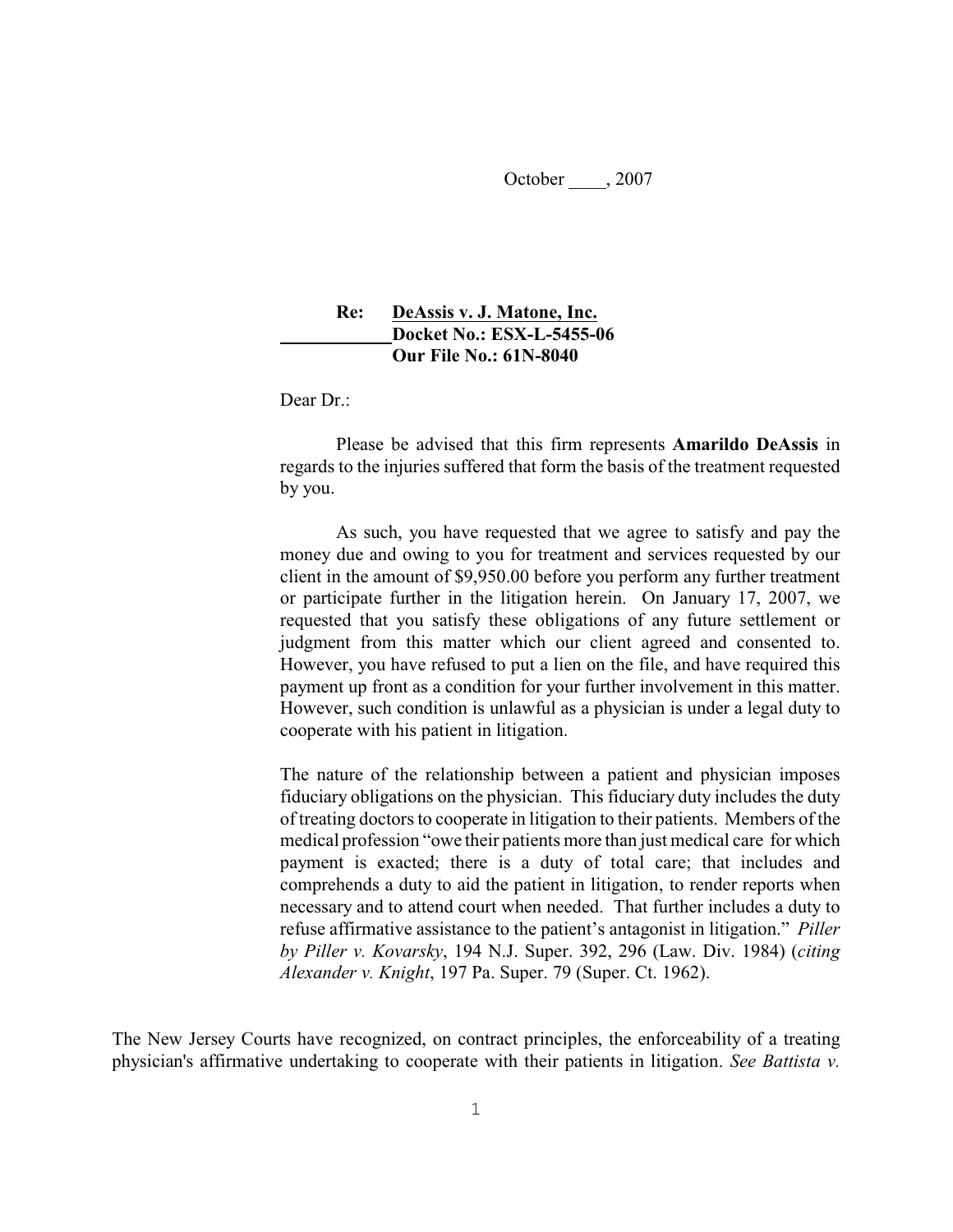*Bellino*, 113 N.J.Super. 545 (App.Div.1971); *Stanton v. Rushmore*, 11 N.J.Misc. 544 (Sup.Ct.1933), aff'd. 112 N.J.L. 115, (E. & A.1933). Pursuant to this contractual relationship, a treating physician has a duty to render reasonably required litigation assistance to his patient. *Spaulding v. Hussain*, 229 N.J. Super. 430, 440 (App. Div. 1988).

In *Spaulding*, the plaintiff, seriously injured in a slip and fall accident, sued his treating physician after the physician "improperly refused to testify" for the plaintiff in his negligence action against a commercial property owner. The complaint alleged that, asthe key witness, the physician's failure to appear forced the plaintiff to settle his negligence claim for a "grossly inadequate sum." *Id*. at 432. Therefore, the physician was obligated to make the plaintiff financially whole. *Id*. at 435. In defense, the physician asserted that the plaintiff was comparatively negligent for accepting the inadequate settlement offer instead of moving for a mistrial or seeking other alternative relief. *Id*. at 442-44.

The Appellate Division in *Spaulding* rejected the physician's argument, finding that the physician's nonappearance threatened a litigation catastrophe to plaintiff and his attorney. *Id*. at 444. Therefore, they "were obviously entitled to deal with the impending catastrophe in any reasonable manner," which included settling the case for a lesser amount and suing the physician for the difference. *Ibid*.

As such, the Court's holding in *Spaulding* reaffirmed the nature of the relationship between a patient and physician that treating doctors have a fiduciary duty to cooperate in litigation with their patients. A treating physician is not at liberty to ignore with impunity the basic obligation of rendering a reasonable modicum of litigation assistance. Nor is he free, without compelling professional justification, to renege on a promise, reasonably and detrimentally relied upon by his patient, to render specific litigation assistance. *Id*. at 441; *see also Serrano v. Levitsky*, 215 N.J. Super. 454 (Law. Div. 1986)(holding that it would be unfair to permit plaintiff's own physician to undermine plaintiff's case since the doctor's professional fealty must not be allowed to harm his patient to whom he owes the greater duty).

Moreover, the fiduciary duty of a treating physician to a patient includes the physician charging a reasonable fee for his or her services. *R*. 4:10-2(d)(2) states, "[u]nless otherwise ordered by the court, the party taking the deposition shall pay the expert or treating physician a reasonable fee for the appearance, to be determined by the court if the parties and the expert or treating physician cannot agree on the amount therefore." New Jersey Courts have ruled on what constitutes a reasonable expert fee. In *Johnston v. Connaught Laboratories, Inc*., 207 N.J.Super. 360 (L.Div.1985), plaintiff took the deposition of Dr. Pleasure, defendants' expert, a neurologist, and was billed \$750 for the one hour deposition . Plaintiff offered Dr. Pleasure \$200. At a case management conference, plaintiff raised the issue to the presiding Judge that the fee was excessive. The Trial Judge ruled that \$200 was a fair and reasonable amount for the deposition. *Id*. at 362. *See also Perez v. Papandrikos*, 2006 WL 3720307 (N.J.Super. Law 2006)(court finds it equitable to set Dr. Fineman's deposition testimony rate at \$650 per hour for a neurosurgeon that has been recognized as on of the Best Doctors in the New York Metropolitan area nine times.); *Schroeder v. Boeing Commercial Airplane Co., a div. of Boeing Corp.*, 123 F.R.D. 166 (D.N.J.,1988)(finding that the